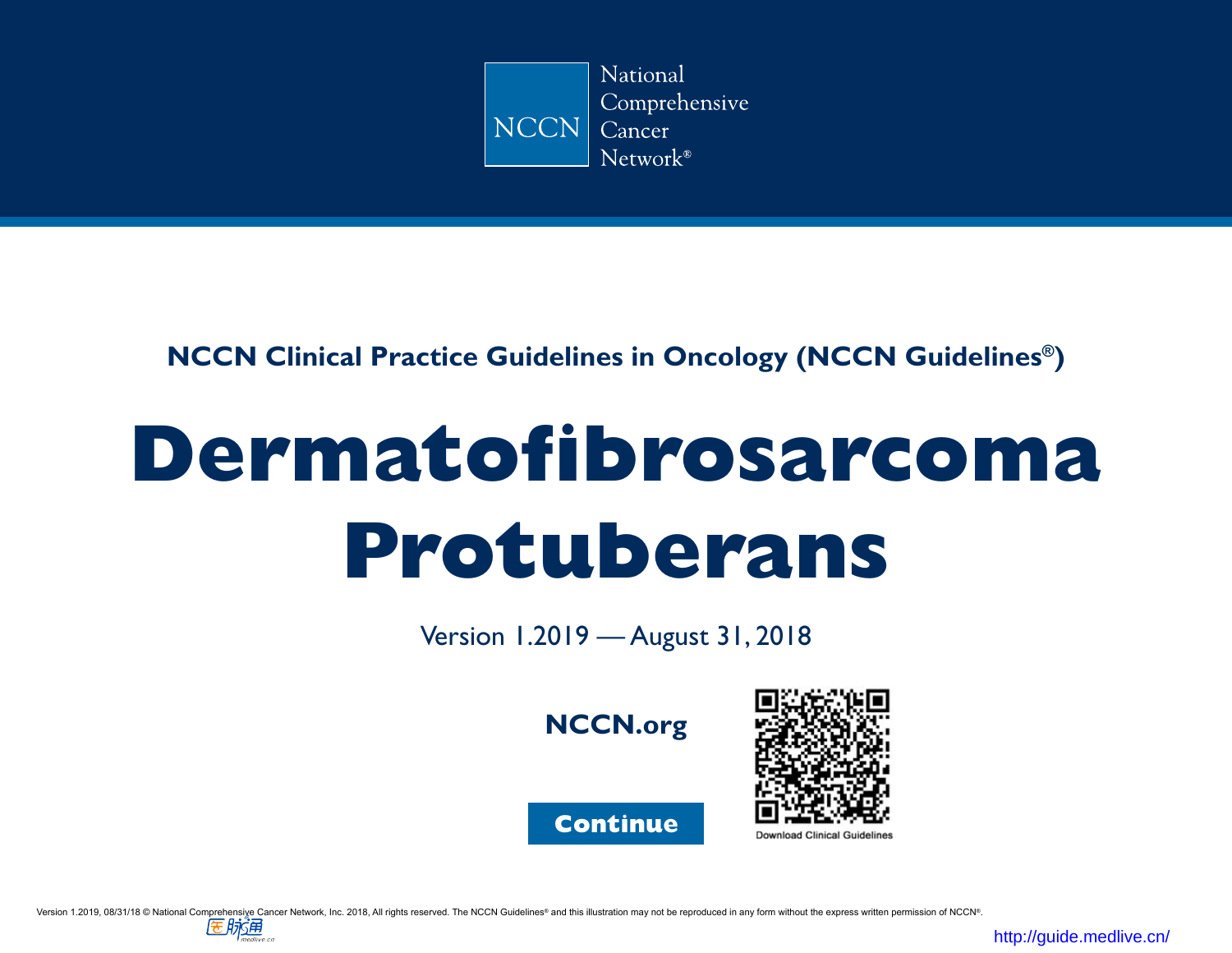<span id="page-1-0"></span>National Comprehensive **NCCN** Cancer Network<sup>®</sup>

# **NCCN Guidelines Version 1.2019 Dermatofibrosarcoma Protuberans**

[NCCN Guidelines Index](https://www.nccn.org/professionals/physician_gls/default.aspx) [Table of Contents](#page-2-0) **[Discussion](#page-9-0)** 

**\*\*Christopher K. Bichakjian, MD/Chair**  $\varpi$ **University of Michigan Rogel Cancer Center**

**Sumaira Z. Aasi, MD**  $\varpi$ **Stanford Cancer Institute**

**Murad Alam, MD**  $\varpi$  **1**  $\zeta$ **Robert H. Lurie Comprehensive Cancer Center of Northwestern University**

**James S. Andersen, MD ¶ Ÿ City of Hope Comprehensive Cancer Center**

**Rachel Blitzblau, MD, PhD § Duke Cancer Institute**

**Jeremy Bordeaux, MD, MPH**  $\varpi$ **Case Comprehensive Cancer Center/ University Hospitals Seidman Cancer Center and Cleveland Clinic Taussig Cancer Institute**

**Glen M. Bowen, MD**  $\overline{\omega}$ **Huntsman Cancer Institute at the University of Utah**

**Pei-Ling Chen, MD, PhD ≠ Moffitt Cancer Center**

**Carlo M. Contreras, MD ¶ University of Alabama at Birmingham Comprehensive Cancer Center**

**Mackenzie Daly, MD § Siteman Cancer Center at Barnes-Jewish Hospital and Washington University School of Medicine**

**Gregory A. Daniels, MD, PhD † ≠ Þ UC San Diego Moores Cancer Center** **Roy Decker, MD, PhD § Yale Cancer Center/ Smilow Cancer Hospital**

**Dominick DiMaio, MD ≠ Fred Hutchinson Cancer Research Center/ Seattle Cancer Care Alliance**

**Jeffrey M. Farma, MD** ¶ **Fox Chase Cancer Center**

**Kris Fisher, MD**  $\varpi$  ≠ **St. Jude Children's Research Hospital/University of Tennessee Health Science Center**

**Karthik Ghosh, MD Þ Mayo Clinic Cancer Center**

**Roy C. Grekin, MD**  $\varpi$  **¶ UCSF Helen Diller Family Comprehensive Cancer Center**

**Alan L. Ho, MD, PhD † Memorial Sloan Kettering Cancer Center**

**J. Harrison Howard, MD ¶ The Ohio State University Comprehensive Cancer Center - James Cancer Hospital and Solove Research Institute**

**Donald Lawrence, MD ‡ Massachusetts General Hospital Cancer Center**

**Karl D. Lewis, MD † University of Colorado Cancer Center**

**Manisha Loss, MD**  $\overline{w}$ **Sidney Kimmel Comprehensive Cancer Center at Johns Hopkins**



#### **[NCCN Guidelines Panel Disclosures](http://www.nccn.org/disclosures/panel_list.asp?ID=63)**

**Kishwer S. Nehal, MD**  $\varpi$  **¶ Memorial Sloan Kettering Cancer Center**

**Paul Nghiem, MD, PhD**  $\overline{\omega}$ **Fred Hutchinson Cancer Research Center/Seattle Cancer Care Alliance**

**Igor Puzanov, MD ‡ Roswell Park Cancer Institute**

**Chrysalyne D. Schmults, MD**  $\boldsymbol{\omega}$  **¶ Dana-Farber/Brigham and Women's Cancer Center** 

**Aleksandar Sekulic, MD, PhD ϖ Mayo Clinic Cancer Center** 

**Ashok R. Shaha, MD ¶** z **Memorial Sloan Kettering Cancer Center**

**Valencia Thomas, MD**  $\varpi$ **The University of Texas MD Anderson Cancer Center**

**Yaohui G. Xu, MD, PhD**  $\varpi$ **University of Wisconsin Carbone Cancer Center**

**John A. Zic, MD**  $\varpi$ **Vanderbilt-Ingram Cancer CenterJ**

**NCCN Mary Dwyer, MS Anita Engh, PhD Lydia Hammond, MBA**

ϖ Dermatology **\*** Discussion Section Writing Committee ‡ Hematology/Hematology oncology Þ Internal medicine † Medical oncology ζ Otolaryngology ≠ Pathology/Dermatopathology Y Reconstructive surgery § Radiotherapy/Radiation oncology ¶ Surgery/Surgical oncology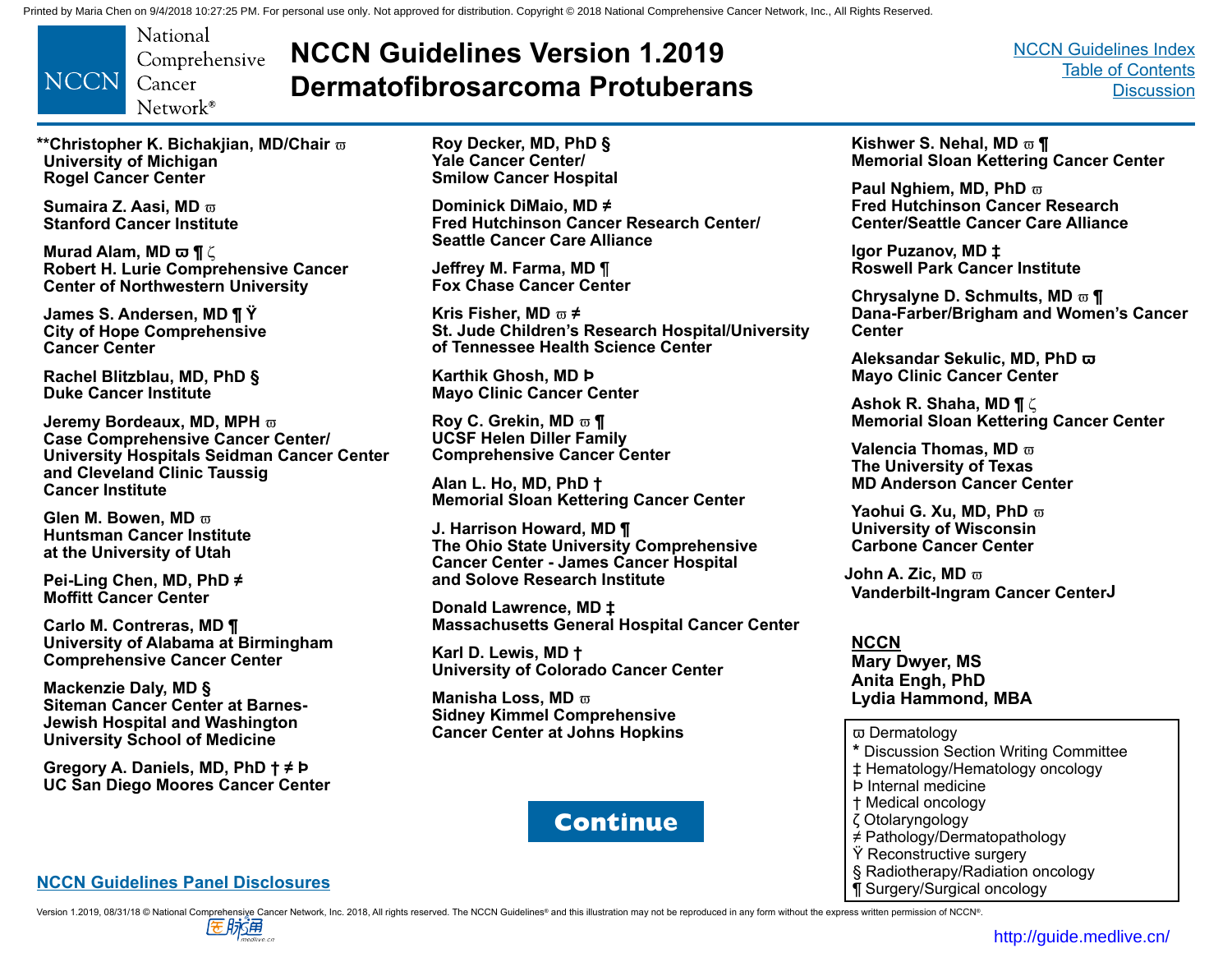<span id="page-2-0"></span>National Comprehensive **NCCN** Cancer Network<sup>®</sup>

**NCCN Guidelines Version 1.2019 Dermatofibrosarcoma Protuberans** [NCCN Guidelines Index](https://www.nccn.org/professionals/physician_gls/default.aspx) Table of Contents **[Discussion](#page-9-0)** 

[NCCN Dermatofibrosarcoma Protuberans Panel Members](#page-1-0) [Summary of the Guidelines Updates](#page-3-0)

[Clinical Presentation and Workup \(DFSP-1\)](#page-4-0) [Treatment and Follow-up \(DFSP-2\)](#page-5-0)

[Principles of Pathology \(DFSP-A\)](#page-6-0) Principles of [Excision \(DFSP-B\)](#page-7-0) [Principles of Radiation Therapy \(DFSP-C\)](#page-8-0)

**Clinical Trials:** NCCN believes that the best management for any patient with cancer is in a clinical trial. Participation in clinical trials is especially encouraged.

To find clinical trials online at NCCN Member Institutions, [click here:](http://www.nccn.org/clinical_trials/clinicians.aspx) [nccn.org/clinical\\_trials/clinicians.aspx.](http://www.nccn.org/clinical_trials/clinicians.aspx)

**NCCN Categories of Evidence and Consensus:** All recommendations are category 2A unless otherwise indicated.

See [NCCN Categories of Evidence](#page-9-0)  [and Consensus](#page-9-0).

The NCCN Guidelines® are a statement of evidence and consensus of the authors regarding their views of currently accepted approaches to treatment. Any clinician seeking to apply or consult the NCCN Guidelines is expected to use independent medical judgment in the context of individual clinical circumstances to determine any patient's care or treatment. The National Comprehensive Cancer Network® (NCCN®) makes no representations or warranties of any kind regarding their content, use or application and disclaims any responsibility for their application or use in any way. The NCCN Guidelines are copyrighted by National Comprehensive Cancer Network®. All rights reserved. The NCCN Guidelines and the illustrations herein may not be reproduced in any form without the express written permission of NCCN. ©2018.

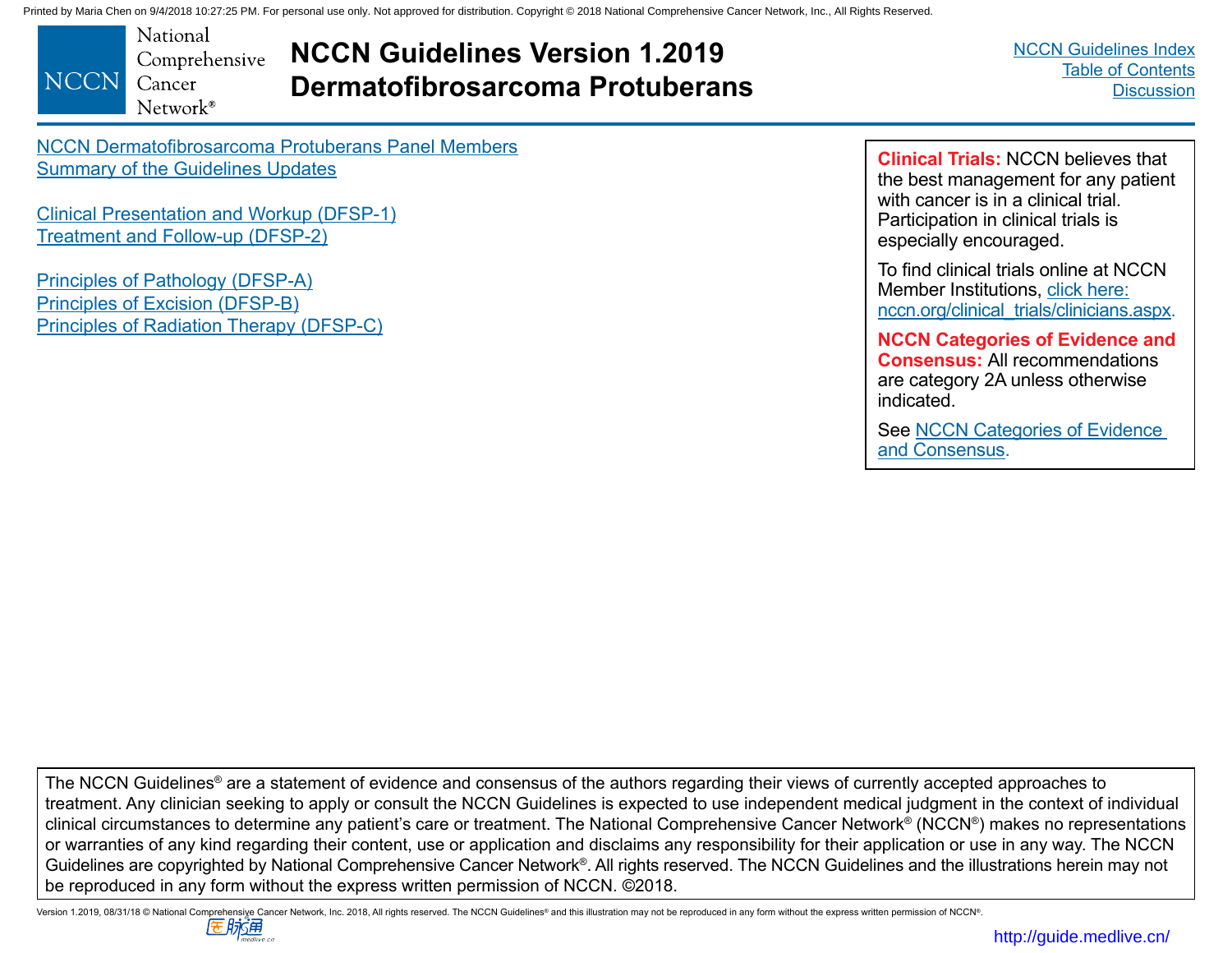<span id="page-3-0"></span>

|        | National             |
|--------|----------------------|
|        | Comprehensive        |
| NCCN . | Cancer               |
|        | Network <sup>®</sup> |

# **NCCN Guidelines Version 1.2019 Dermatofibrosarcoma Protuberans**

[NCCN Guidelines Index](https://www.nccn.org/professionals/physician_gls/default.aspx) [Table of Contents](#page-2-0) **[Discussion](#page-9-0)** 

**Updates in Version 1.2019 of the NCCN Guidelines for Dermatofibrosarcoma Protuberans from Version 1.2018 include:**

#### **[DFSP-1](#page-4-0)**

- **Clinical Presentation**
- **Footnote a, the second sentence was revised: "Punch, or incisional,** *or core* **biopsy, preferably of deeper subcutaneous layer..."**

#### **[DFSP-2](#page-5-0)**

- **For patients with positive margins after re-resection and further surgery not possible, the treatment options were revised: "RT (preferred) and Multidisciplinary consultation"**
- **Footnotes**
- **Footnote f added: "Consider neoadjuvant imatinib mesylate in cases where disease is unresectable."**
- **Footnote g was revised by removing: "50–60 Gy for indeterminate or positive margins, and up to 66 Gy for positive margin or gross tumor (2 Gy fractions per day). Fields to extend widely beyond surgical margin (eg, 3–5 cm) when clinically feasible." This content was moved the new Principles of Radiation Therapy page. ([DFSP-C\)](#page-8-0)**

#### **[DFSP-A](#page-6-0)**

- **Principles of Pathology**
- **4th bullet was amended: "Consider additional immunostaining with nestin, apolipoprotein D, and cathepsin K** *F***or equivocal lesions, or** *consider* **fluorescence in situ hybridization (FISH), or polymerase chain reaction (PCR),** *or conventional cytogenetics* **for translocation of collagen type I alpha 1 (COL1A1; on 17q22) with platelet-derived growth factor Beta (PDGFβ; on 22q13) to form the oncogenic chimeric fusion gene t(17;22)(q22;q13)."**

#### **[DFSP-B](#page-7-0)**

- **Principles of Excision**
- **Varied Approaches**
	- ◊ **Bullet 3 "CCPDMA = Complete circumferential and peripheral deep margin assessment" became bullet 1.**
- **Footnote 2 was amended: "Mohs micrographic surgery is used primarily in DFSP** *primarily* **to ensure complete removal and clear margins..."**

#### **[DFSP-C](#page-8-0)**

**• Principles of Radiation Therapy was added to the guidelines.**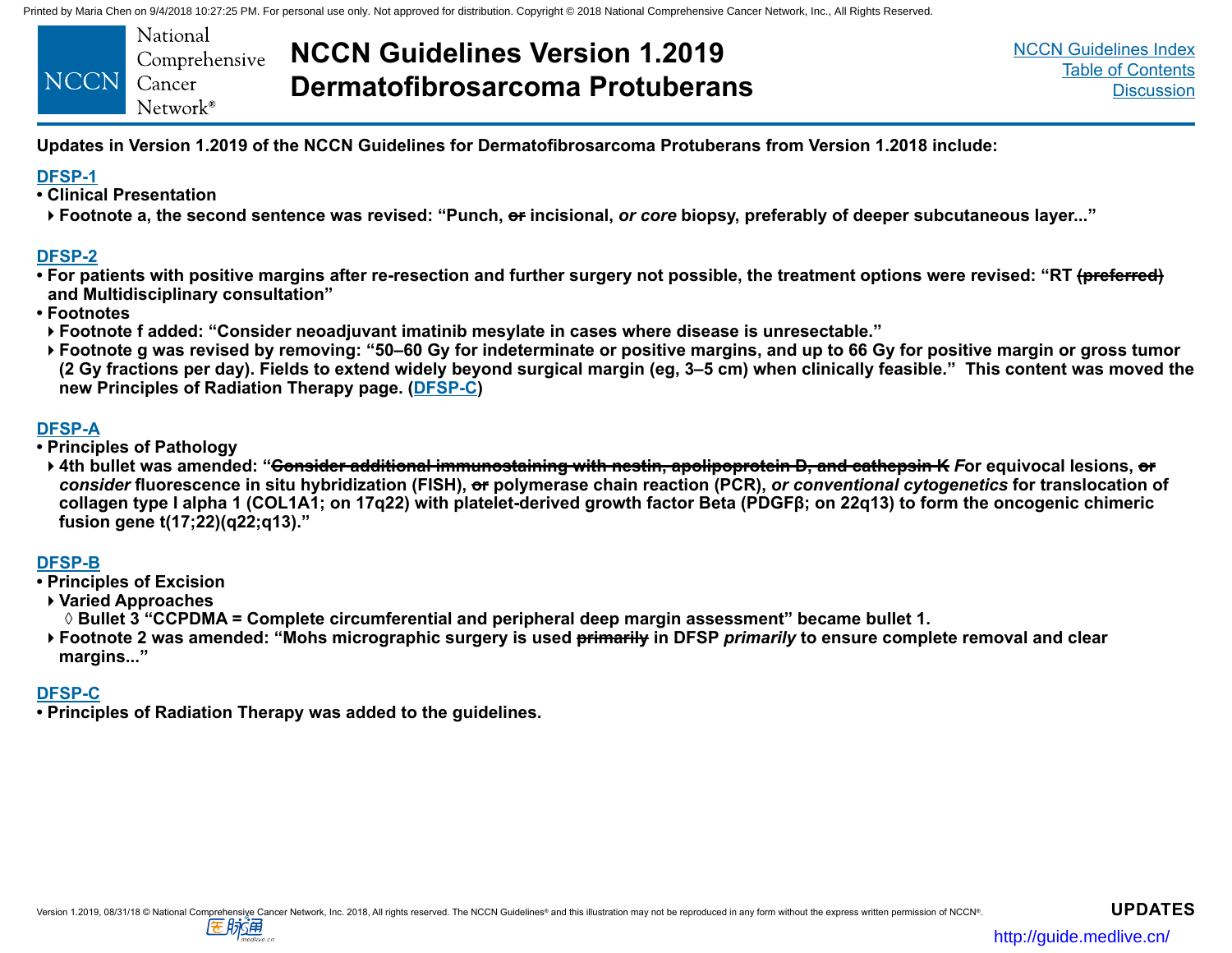<span id="page-4-0"></span>

<sup>a</sup>This tumor is frequently misdiagnosed due to inadequate tissue sampling/superficial biopsy. Punch, incisional, or core biopsy, preferably of deeper subcutaneous layer, is strongly recommended for sufficient tissue sampling and accurate pathologic assessment. If biopsy is indeterminate or clinical suspicion remains, rebiopsy is recommended. Wide undermining is discouraged due to the difficulty of interpreting subsequent re-excisions pathologically and of preventing possible tumor seeding.<br><sup>b</sup>Principles of Pathology (DFSP-A).

<sup>c</sup>If fibrosarcomatous changes/malignant transformations are noted, see the [NCCN Guidelines for Soft Tissue Sarcoma](https://www.nccn.org/professionals/physician_gls/pdf/sarcoma.pdf). Multidisciplinary consultation is recommended for other high-risk features.

**Note: All recommendations are category 2A unless otherwise indicated. Clinical Trials: NCCN believes that the best management of any patient with cancer is in a clinical trial. Participation in clinical trials is especially encouraged.**

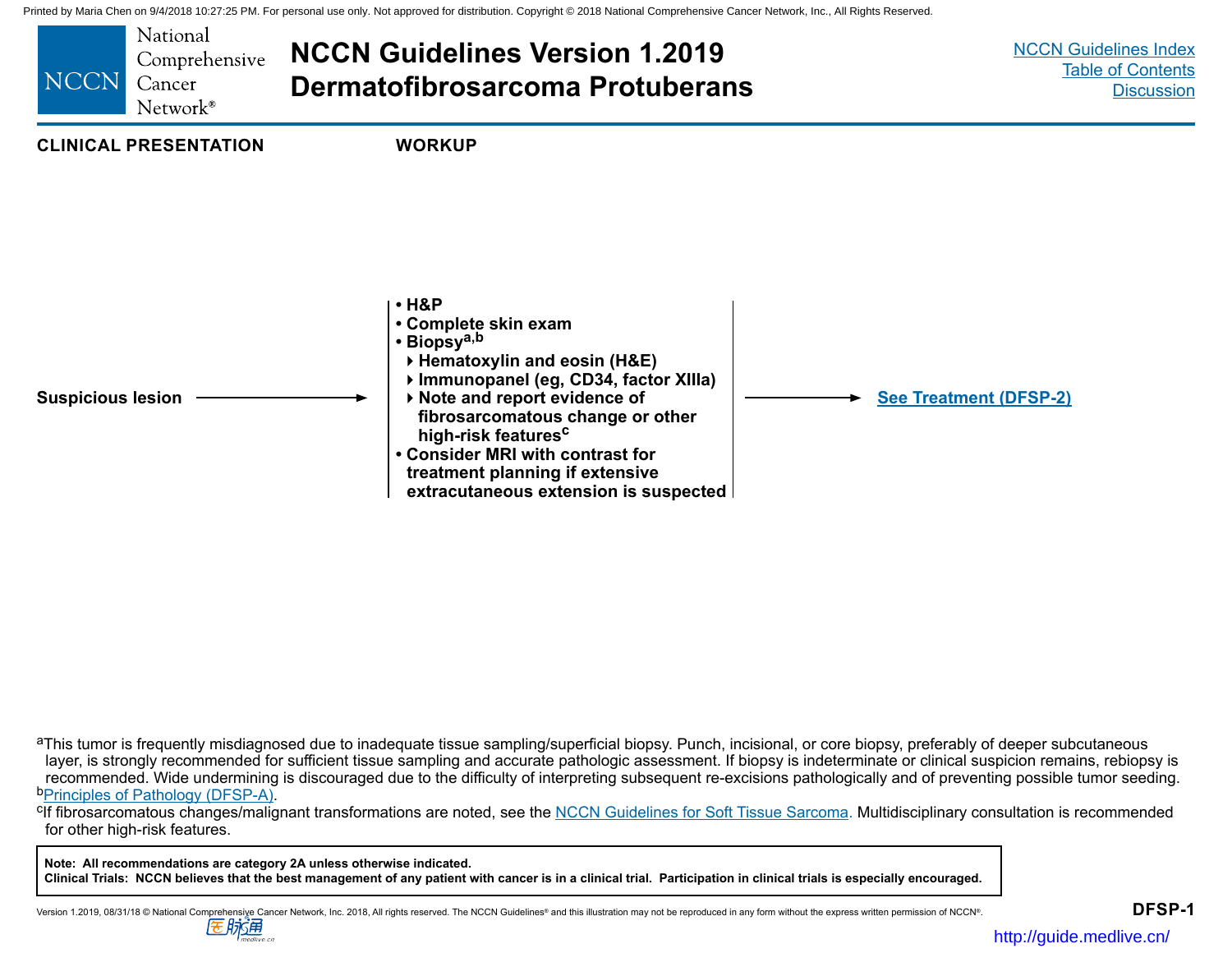<span id="page-5-0"></span>

<sup>c</sup>If fibrosarcomatous changes/malignant transformations are noted, see the [NCCN Guidelines for Soft Tissue Sarcoma](https://www.nccn.org/professionals/physician_gls/pdf/sarcoma.pdf). Multidisciplinary consultation is recommended for other high-risk features.

<sup>d</sup>The surgical approach to DFSP must be meticulously planned. Size and location of the tumor and cosmetic issues will dictate the most appropriate surgical procedure. See Principles of Excision (DFSP-B).

ewide undermining is discouraged due to the difficulty of interpreting subsequent re-excisions pathologically and of preventing possible tumor seeding if margins are not histologically clear.

f Consider neoadjuvant imatinib mesylate in cases where disease is unresectable. <sup>g</sup>[See Principles of Radiation Therapy \(DFSP-C\)](#page-8-0).

hMRI with contrast may be helpful to detect early recurrence in patients with highrisk lesions or who have had more extensive reconstruction.

i For negative margins, RT is not recommended. RT can be considered for treatment of positive margins if not given previously and further resection is not feasible.

j Tumors lacking the t(17;22) translocation may not respond to imatinib. Molecular analysis of a tumor using cytogenetics may be useful prior to the institution of imatinib therapy.

<sup>k</sup>[See NCCN Guidelines for STAGE IV Soft Tissue Sarcoma \(EXTSARC-5\)](https://www.nccn.org/professionals/physician_gls/pdf/sarcoma.pdf).

**Note: All recommendations are category 2A unless otherwise indicated. Clinical Trials: NCCN believes that the best management of any patient with cancer is in a clinical trial. Participation in clinical trials is especially encouraged.**

を肪通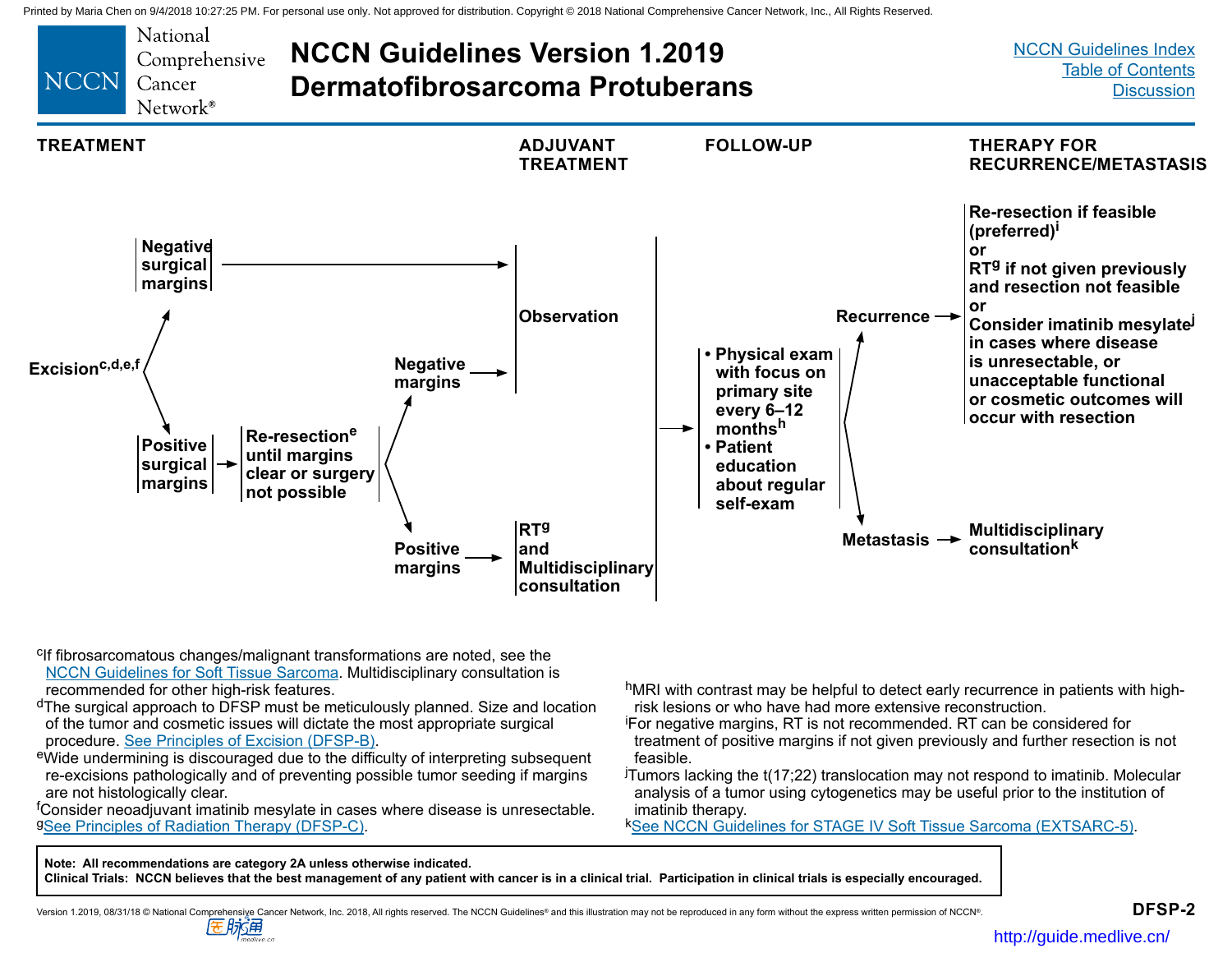<span id="page-6-0"></span>National Comprehensive **NCCN** Cancer Network<sup>®</sup>

**NCCN Guidelines Version 1.2019 Dermatofibrosarcoma Protuberans** [NCCN Guidelines Index](https://www.nccn.org/professionals/physician_gls/default.aspx) [Table of Contents](#page-2-0) **[Discussion](#page-9-0)** 

## **PRINCIPLES OF PATHOLOGY<sup>1</sup>**

- **The spindled cells arranged in a storiform or fascicular pattern are typically bland with minimal cytologic atypia.**
- **Immunohistochemistry for CD34 is mostly positive, and factor XIIIa negative.**
- **Fibrosarcomatous transformation (FS-DFSP) is reflected by a higher degree of cellularity, cytologic atypia, mitotic activity (>5/10 HPF), and negative CD34 immunostaining.2**
- **For equivocal lesions, consider fluorescence in situ hybridization (FISH), polymerase chain reaction (PCR), or conventional cytogenetics for translocation of collagen type I alpha 1 (COL1A1; on 17q22) with platelet-derived growth factor Beta (PDGFβ; on 22q13) to form the oncogenic chimeric fusion gene t(17;22)(q22;q13).**
- **Margin control during excision may require H&E sections supplemented by CD34 immunohistochemistry.**

**HPF = High-power fields**

<sup>1</sup>Currently, no AJCC or CAP synoptic reporting is defined.

<sup>2</sup>FS-DPSF should be noted when present as it is associated with a poor prognosis.

**Note: All recommendations are category 2A unless otherwise indicated. Clinical Trials: NCCN believes that the best management of any patient with cancer is in a clinical trial. Participation in clinical trials is especially encouraged.**

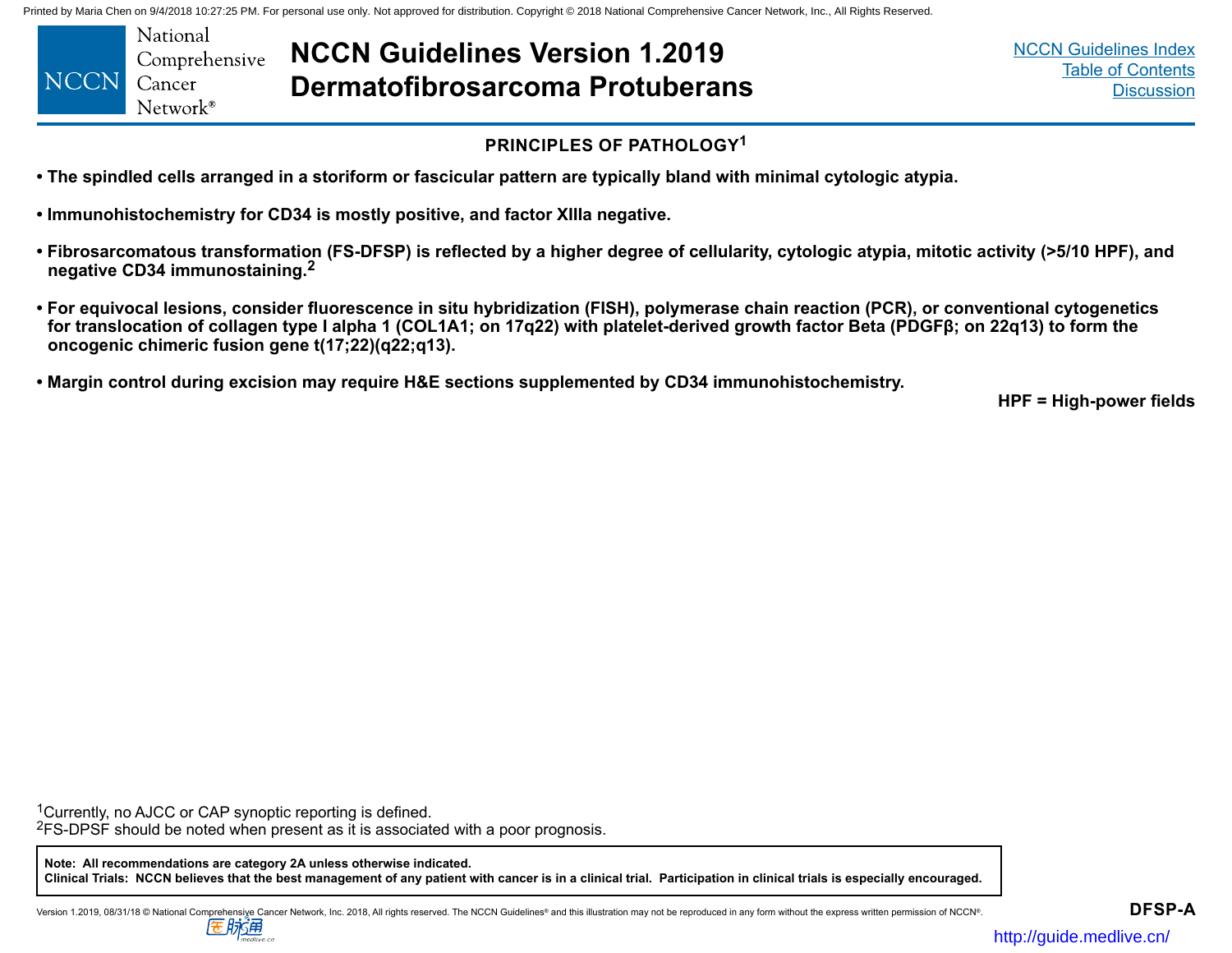<span id="page-7-0"></span>National Comprehensive **NCCN** Cancer Network<sup>®</sup>

**NCCN Guidelines Version 1.2019 Dermatofibrosarcoma Protuberans** [NCCN Guidelines Index](https://www.nccn.org/professionals/physician_gls/default.aspx) [Table of Contents](#page-2-0) **[Discussion](#page-9-0)** 

#### **PRINCIPLES OF EXCISION**

**Goal:**

**• Every effort should be made to achieve clear surgical margins. Some form of complete histologic surgical margin examination is recommended, whenever possible. Tumor characteristics include long, irregular, subclinical extensions. Specimens from debulking/Mohs excisions should be examined to identify fibrosarcomatous transformation (FS-DFSP) if present. [See the NCCN Guidelines for Soft Tissue Sarcoma for Principles of Sarcoma Surgery \(SARC-C\)](https://www.nccn.org/professionals/physician_gls/pdf/sarcoma.pdf)**

**Varied Approaches:**

- **CCPDMA = Complete circumferential and peripheral deep margin assessment.<sup>1</sup>**
- **Mohs micrographic surgery<sup>2</sup>**
- **Wide excision with at least 2-cm margins to investing fascia of muscle or pericranium with clear pathologic margins, when clinically feasible.**

**Reconstruction:**

- **It is recommended that any reconstruction involving extensive undermining or tissue movement be avoided or delayed until negative histologic margins are verified to prevent possible tumor seeding if margins are not histologically clear.**
- **If there is concern that the surgical margins are not completely clear, consider split-thickness skin grafting (STSG) to monitor for recurrence.**

<sup>1</sup>Should be performed as a meticulous, comprehensive, en face permanent section examination of all surgical margins.

<sup>2</sup>Mohs micrographic surgery is used in DFSP primarily to ensure complete removal and clear margins, and secondarily for its tissue-sparing capabilities. When Mohs micrographic surgery with margin assessment is being performed and the preoperative biopsy is considered insufficient for providing all the staging information required to properly treat the tumor, consider submission of the central specimen for permanent vertical sections.

**Note: All recommendations are category 2A unless otherwise indicated. Clinical Trials: NCCN believes that the best management of any patient with cancer is in a clinical trial. Participation in clinical trials is especially encouraged.**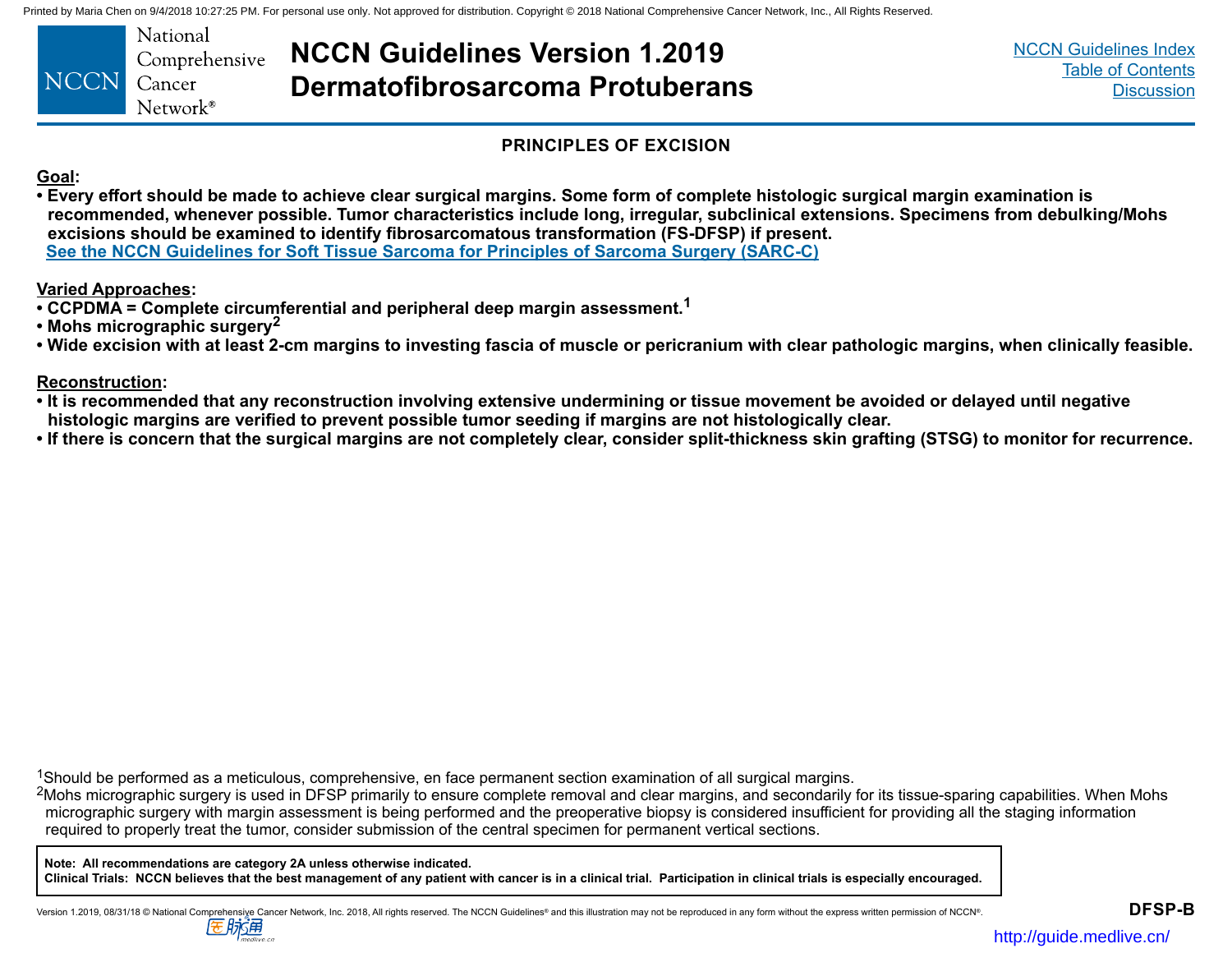<span id="page-8-0"></span>National Comprehensive **NCCN** Cancer Network<sup>®</sup>

## **NCCN Guidelines Version 1.2019 Dermatofibrosarcoma Protuberans**

[NCCN Guidelines Index](https://www.nccn.org/professionals/physician_gls/default.aspx) [Table of Contents](#page-2-0) **[Discussion](#page-9-0)** 

#### **PRINCIPLES OF RADIATION THERAPY**

**General Treatment Information**

**• Adjuvant RT:**

**Positive Margins/Gross Disease** 

 $\Diamond$  50–60 Gy for indeterminate or positive margins, and up to 66 Gy for positive margin or gross tumor (2-Gy fractions per day).

◊ **Fields to extend widely beyond surgical margin (eg, 3–5 cm) when clinically feasible.**

**Negative margins**

◊ **RT is not recommended.**

**• Recurrence/Metastasis:**

**RT if not given previously and further resection is not feasible; 50–60 Gy for indeterminate or positive margins, and up to 66 Gy for positive margin or gross tumor (2-Gy fractions per day).** 

**Fields to extend widely beyond surgical margin (eg, 3–5 cm) when clinically feasible.**

**Note: All recommendations are category 2A unless otherwise indicated. Clinical Trials: NCCN believes that the best management of any patient with cancer is in a clinical trial. Participation in clinical trials is especially encouraged.**

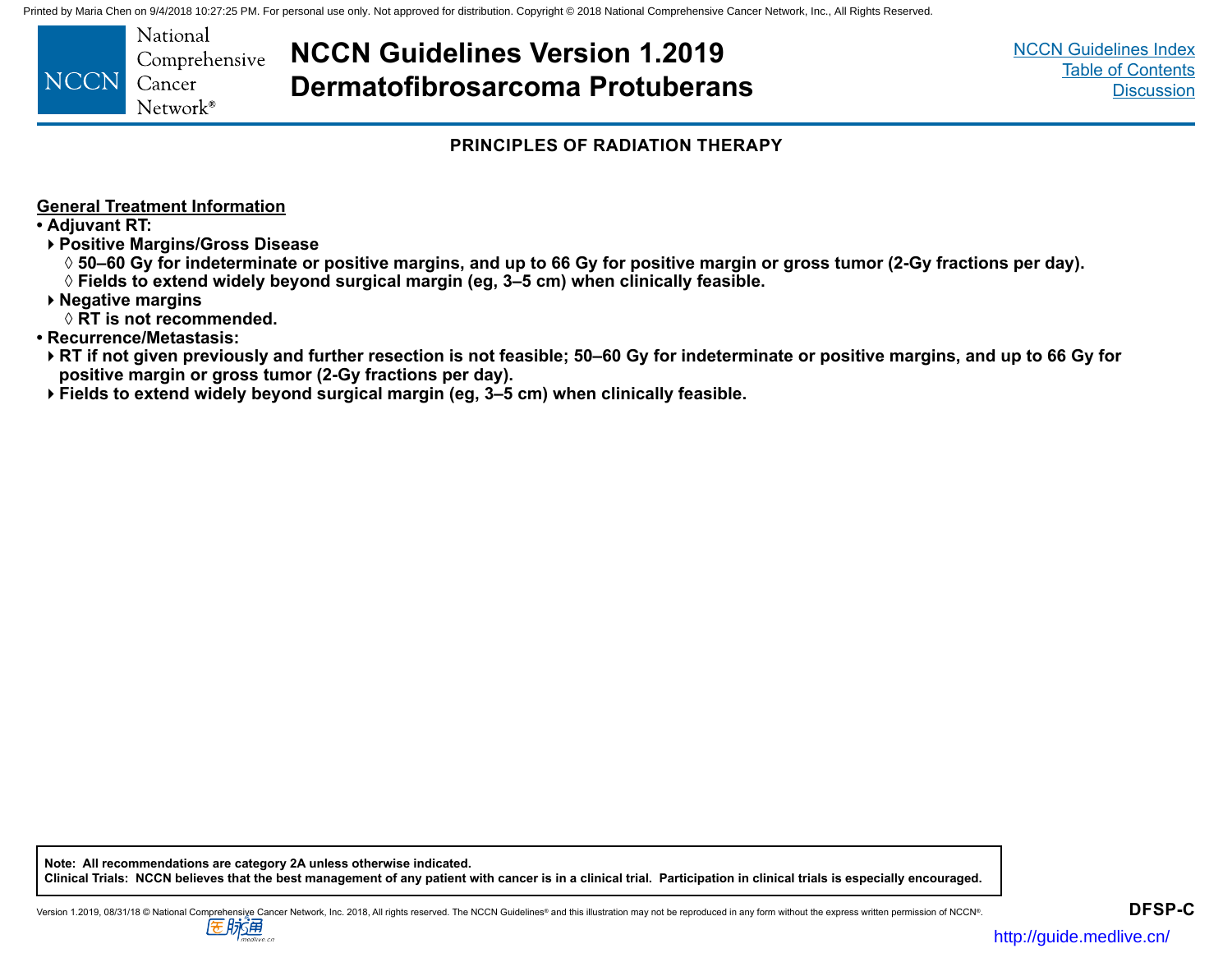<span id="page-9-0"></span>

|       | National             |
|-------|----------------------|
|       | Comprehensive        |
| NCCN: | Cancer               |
|       | Network <sup>®</sup> |

## **NCCN Guidelines Version 1.2019 Dermatofibrosarcoma Protuberans**

[NCCN Guidelines Index](http://www.nccn.org/professionals/physician_gls/f_guidelines.asp) [Table of Contents](#page-2-0) **Discussion** 

| <b>Discussion</b>        | This discussion is being updated to correspond with the<br>newly updated algorithm. Last updated 12/16/14                        |
|--------------------------|----------------------------------------------------------------------------------------------------------------------------------|
|                          | <b>NCCN Categories of Evidence and Consensus</b>                                                                                 |
|                          | Category 1: Based upon high-level evidence, there is uniform<br>NCCN consensus that the intervention is appropriate.             |
|                          | Category 2A: Based upon lower-level evidence, there is uniform<br>NCCN consensus that the intervention is appropriate.           |
|                          | Category 2B: Based upon lower-level evidence, there is NCCN<br>consensus that the intervention is appropriate.                   |
|                          | ISSIO<br>Category 3: Based upon any level of evidence, there is major<br>NCCN disagreement that the intervention is appropriate. |
|                          | All recommendations are category 2A unless otherwise noted.                                                                      |
|                          | poate In                                                                                                                         |
| <b>Table of Contents</b> |                                                                                                                                  |
| Overview                 | <b>MS-2</b>                                                                                                                      |
|                          | $MS-2$                                                                                                                           |
|                          | $MS-3$                                                                                                                           |
|                          | $MS-4$                                                                                                                           |
|                          | $MS-5$                                                                                                                           |
|                          |                                                                                                                                  |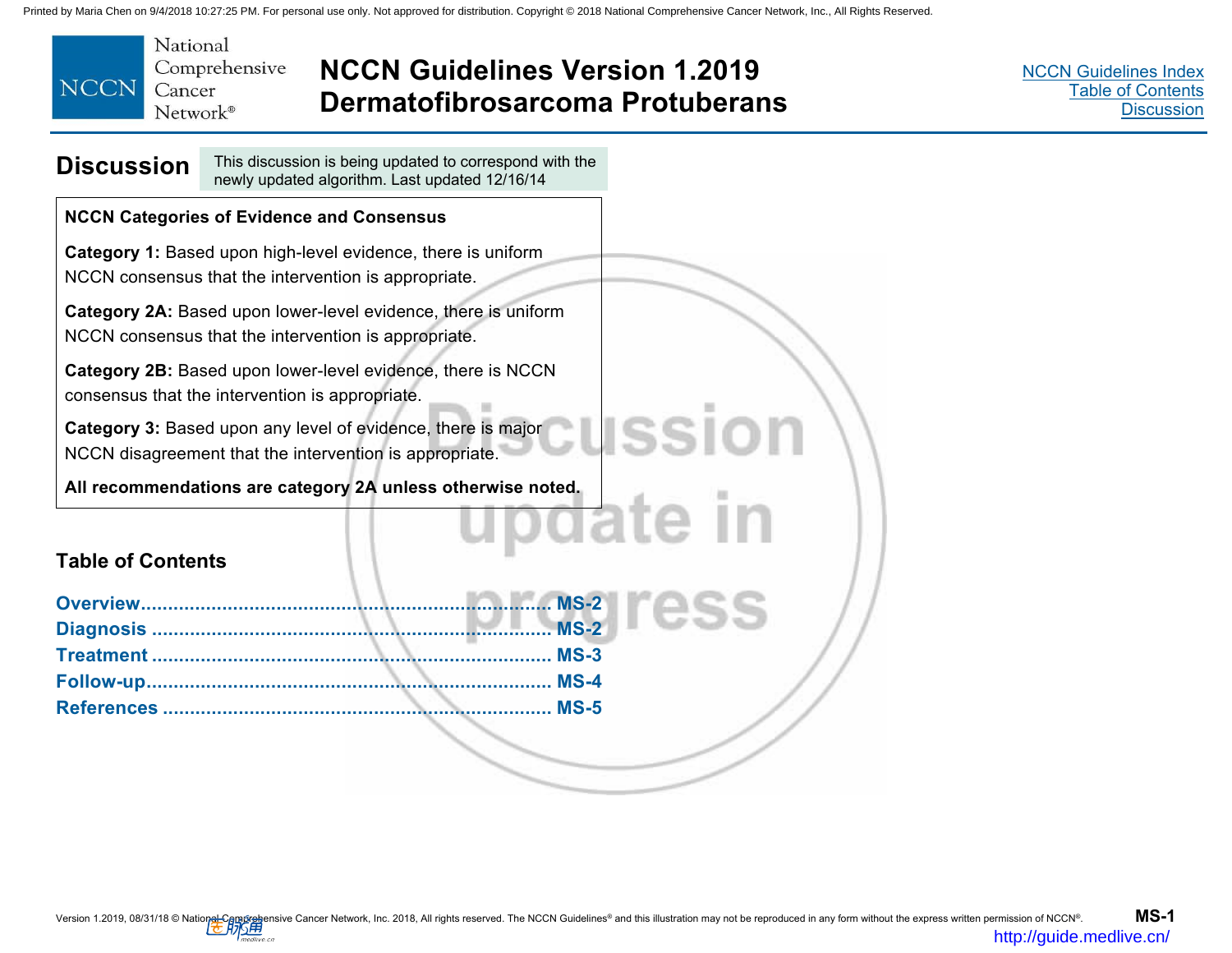National Comprehensive **NCCN** Cancer Network®

## **NCCN Guidelines Version 1.2019 Dermatofibrosarcoma Protuberans**

[NCCN Guidelines Index](http://www.nccn.org/professionals/physician_gls/f_guidelines.asp)[Table of Contents](#page-2-0) **[Discussion](#page-9-0)** 

## **Overview**

Dermatofibrosarcoma protuberans (DFSP) is an uncommon, low-grade sarcoma of fibroblast origin with an incidence rate of 4.2 to 4.5 cases per million persons per year in the United States.<sup>1,2</sup> It rarely metastasizes. However, initial misdiagnosis, prolonged time to accurate diagnosis, and large tumor size at the time of diagnosis are common. Three-dimensional reconstruction of  $DFSP<sup>3</sup>$  has revealed tumors with highly irregular shapes and frequent finger-like extensions.<sup>4</sup> As a result, incomplete removal and subsequent recurrence are common. The local recurrence rate for DFSP in studies ranges from 10% to 60%, whereas the rate of development of regional or distant metastatic disease is only 1% and 4% to 5%, respectively.<sup>5</sup>

The NCCN Non-Melanoma Skin Cancer Panel has developed these guidelines outlining the treatment of DFSP to supplement their other guidelines ([NCCN Guidelines for Basal Cell](https://www.nccn.org/professionals/physician_gls/pdf/nmsc.pdf) and [Squamous Cell Skin](https://www.nccn.org/professionals/physician_gls/pdf/squamous.pdf) [Cancers](https://www.nccn.org/professionals/physician_gls/pdf/squamous.pdf) and [NCCN Guidelines for Merkel Cell Carcinoma](https://www.nccn.org/professionals/physician_gls/pdf/mcc.pdf) ). This guideline also received expert input from the NCCN Soft Tissue Sarcoma Panel during its initial development.

## **Diagnosis**

As with all solid tumors, clinical suspicion is confirmed by biopsy. A Principles of Pathology section has been added to the algorithm. Histologically, DFSP typically presents as a storiform or fascicular proliferation of bland spindled cells that extends from the dermis into the subcutis.<sup>6,7</sup> Virtually all cases are CD34-positive and factor XIIIanegative with rare exceptions.<sup>8,9</sup> Currently, no synoptic reporting is recommended.

In most cases, examination of hematoxylin and eosin-stained specimens by light microscopy results in an unequivocal diagnosis. However, differentiation of DFSP from dermatofibroma can be difficult, at times. In such instances, immunostaining with CD34, factor XIIIa, nestin, apolipoprotein D, and cathepsin K may be useful.<sup>10-12</sup> The panel recommends that appropriate and confirmatory immunostaining be performed in all cases of suspected DFSP. Finally, it is unclear whether the histologic features of a high mitotic rate or evidence of fibrosarcomatous change (typically in more than 5% of the surgical specimen) have prognostic significance in DFSP. Studies in the biomedical literature both support<sup>13,14</sup> and refute<sup>15</sup> this notion. Thus, the panel requested that fibrosarcomatous change and other high-risk features (such as deep lesions and high grade) be noted in all pathology reports assessing this tumor. Clinicians should consult the [NCCN Guidelines for Soft Tissue Sarcoma](https://www.nccn.org/professionals/physician_gls/pdf/sarcoma.pdf) when fibrosarcomatous transformations are present.

As the superficial aspect of a DFSP may appear similar to other benign lesions, panelists strongly recommend a deep subcutaneous punch biopsy or incisional biopsy. This will enhance pathologic assessment to avoid misdiagnosis. When the clinician's suspicion for DFSP is high, but the initial biopsy does not support the diagnosis, re-biopsy is recommended and may reveal tumor presence. Wide undermining of the skin is discouraged because it may potentially result in tumorseeding. It can also interfere with pathologic examination of reexcisions.

Because metastatic disease is rare, an extensive workup is not routinely indicated unless suggestive aspects in the history and physical (H&P) examination or adverse prognostic histologic features are present. Patients with high-risk features may benefit from multidisciplinary consultation as it may optimize clinical and reconstructive outcomes.<sup>16</sup>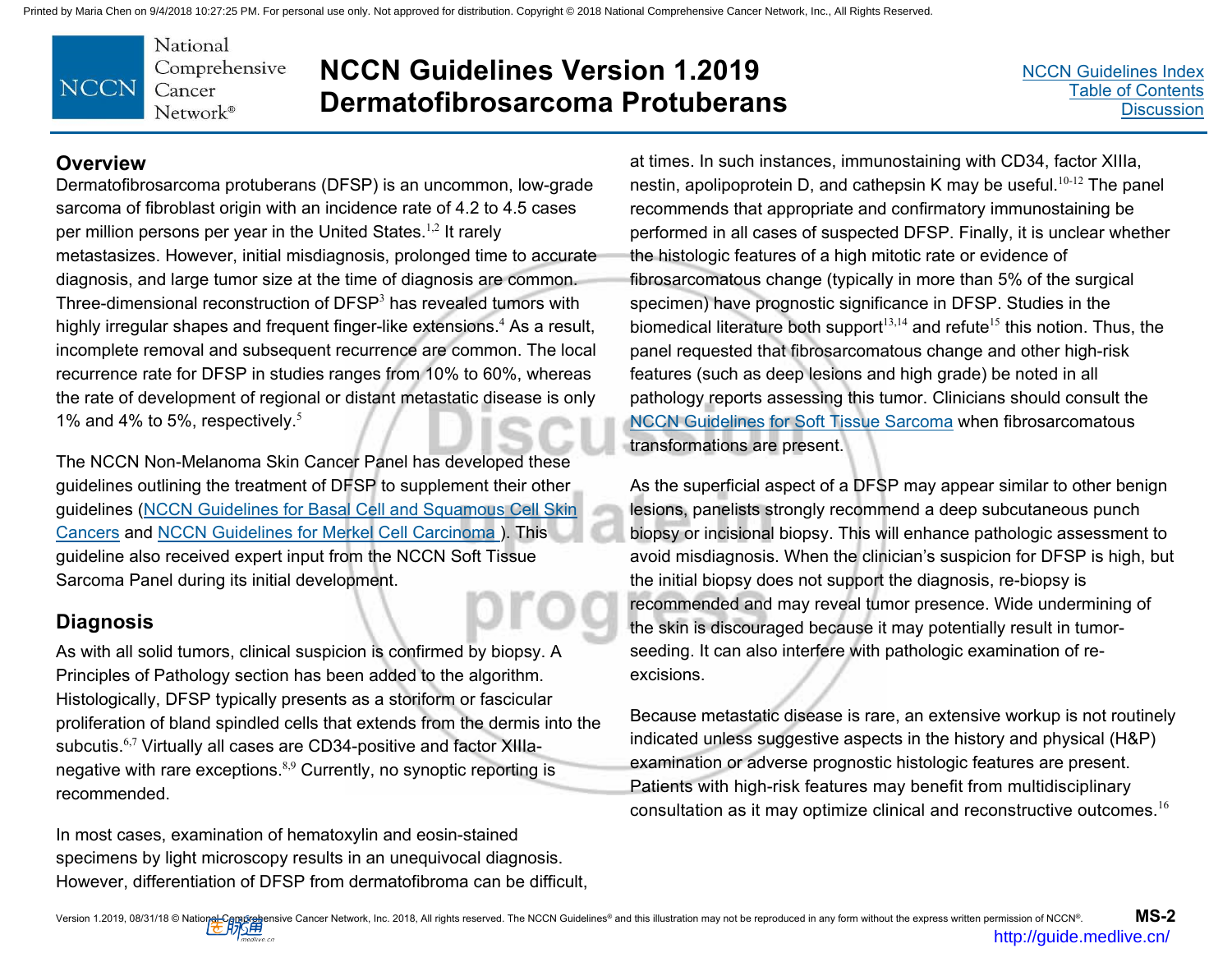National Comprehensive **NCCN** Cancer Network®

## **NCCN Guidelines Version 1.2019 Dermatofibrosarcoma Protuberans**

#### **Treatment**

Initial treatment of DFSP is surgical. Because of its proclivity for irregular and frequently deep subclinical extensions, every effort should be made to completely remove this tumor at the time of initial therapy. If initial surgery yields positive margins, re-resection is recommended whenever possible, with the goal of achieving clear margins. The surgical approach to DFSP must be meticulously planned. Size and location of the tumor as well as cosmetic issues will dictate the most appropriate surgical procedure. As noted in the algorithm, some form of complete histologic assessment of all surgical margins before reconstruction is preferred. See NCCN Guidelines for Soft Tissue [Sarcoma for principles of sarcoma surgery. Mohs or modified Moh](https://www.nccn.org/professionals/physician_gls/pdf/sarcoma.pdf)s surgery,  $3,4,17-24$  and traditional wide excision,  $25$  typically with 2- to 4-cm margins to investing fascia that are subsequently verified to be clear by traditional pathologic examination, are all methods to achieve complete histologic assessment.<sup>18,26,27</sup> A large retrospective series of 204 patients with DFSP showed a very low local recurrence rate (1%) using wide excision with a standardized surgical approach, underscoring the importance of meticulous pathologic margin evaluation with any surgical technique.<sup>27</sup> Two systematic reviews found a lower rate of recurrence with Mohs surgery compared to wide local excision.<sup>28,29</sup> In a retrospective review of 48 patients, positive margins were more frequent with wide excision than with Mohs, but the local recurrence rates were statistically similar.<sup>30</sup> It is recommended that any reconstruction involving extensive undermining be avoided. Tissue movement, if necessary, should be delayed until negative histologic margins are verified to prevent possible tumor seeding if margins are not histologically clear. If there is concern that the surgical margins are not completely clear, split-thickness skin grafting should be considered to monitor for recurrence. A retrospective study of 19 patients suggests that coordinated efforts of a team of Mohs surgeon, surgical oncologist,

dermatopathologist, and plastic surgeon can enhance oncologic and reconstructive outcomes.<sup>16</sup>

DFSP is characterized by a translocation between chromosomes 17 and 22 [t(17;22)(q22;q13)] resulting in the overexpression of platelet-derived growth factor receptor  $β$  (PDGFRB). 31-33 These findings suggest that targeting PDGF receptors may lead to the development of new therapeutic options for DFSP. In published results, imatinib mesylate, a protein tyrosine kinase inhibitor, has shown clinical activity against localized and metastatic DFSP tumors containing  $t(17;22)(q22;q13).$ <sup>34-38</sup> Imatinib mesylate has been approved by the FDA for the treatment of unresectable, recurrent, and/or metastatic DFSP in adult patients.<sup>39</sup> It may be considered in cases where the disease is unresectable following multiple resections, or if unacceptable functional or cosmetic outcomes would occur with further resection. Because tumors lacking the t(17;22) translocation may not respond to imatinib, molecular analysis of a tumor using cytogenetics may be useful prior to the institution of imatinib therapy.

Radiation has occasionally been used as a primary therapeutic modality for DFSP,<sup>40</sup> but it is more commonly used as adjuvant therapy after surgery.<sup>41-45</sup> In a single-institution retrospective review of 53 patients, surgery and radiation achieved an excellent local control rate and disease-free survival of 93% at 10 years.<sup>46</sup> About half of the patients in the study presented initially with recurrent disease. Another small patient series reported that 86% of patients treated with radiation (mostly after surgery) remained disease-free at a median follow-up of 10.5 years.<sup>47</sup> Postoperative radiation therapy is a preferred option for positive surgical margins if further resection is not feasible. If a negative margin is achieved, no adjuvant treatment is necessary.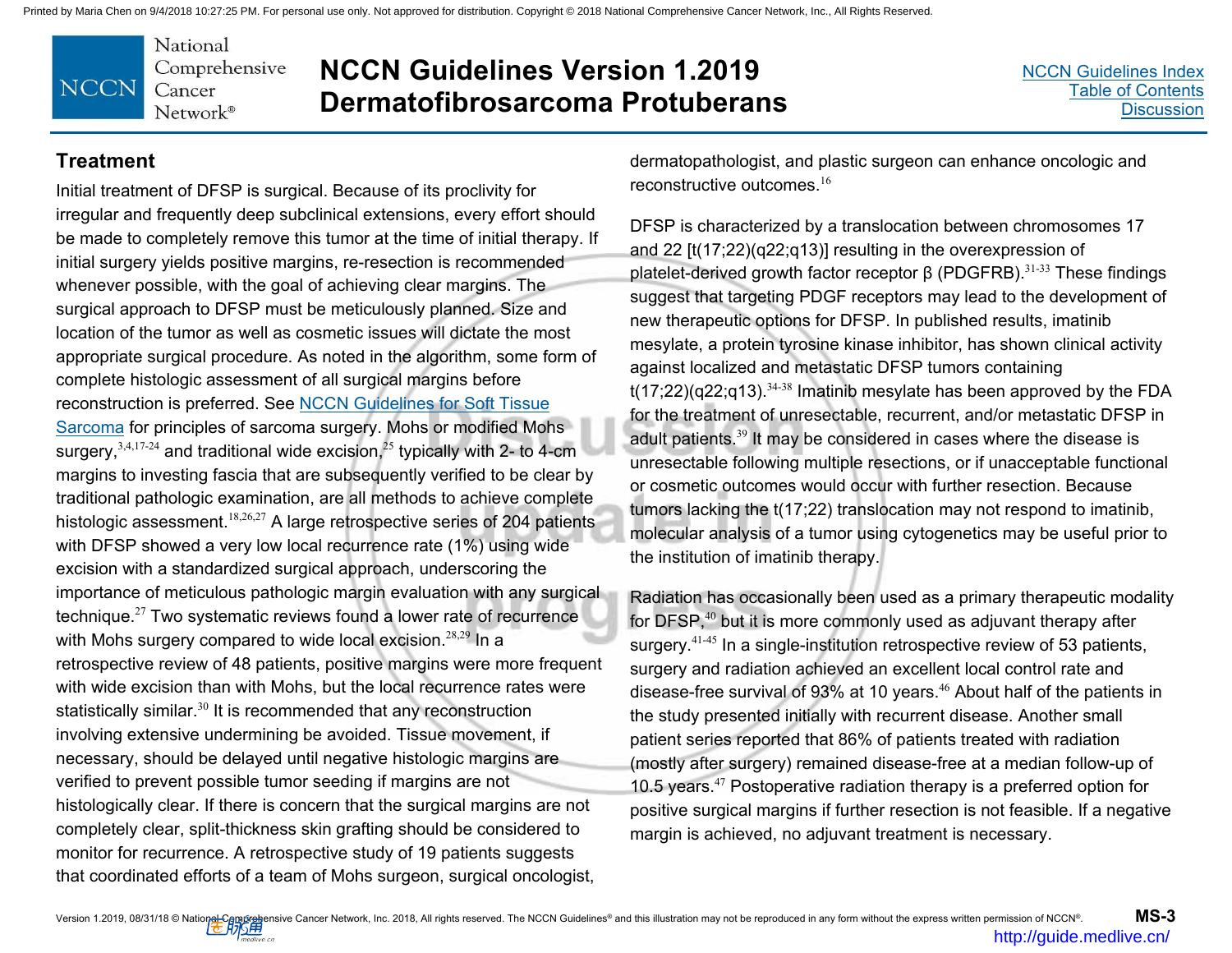

## **NCCN Guidelines Version 1.2019 Dermatofibrosarcoma Protuberans**

[NCCN Guidelines Index](http://www.nccn.org/professionals/physician_gls/f_guidelines.asp) [Table of Contents](#page-2-0) **[Discussion](#page-9-0)** 

Recurrent tumors should be resected whenever possible. Adjuvant radiation may be considered after surgery. For patients who are not surgical candidates, radiation therapy alone is an option if not given previously. Imatinib mesylate should be considered if this is not possible, or if additional resection would lead to unacceptable functional or cosmetic outcomes.

In the rare event of metastatic disease, multidisciplinary consultation is recommended to coordinate treatment. Clinical trials, imatinib mesylate, chemotherapy, radiation therapy, or re-resection as feasible under specific clinical circumstances should be considered. Combined or single-agent chemotherapy commonly used for sarcoma may be considered for DFSP. These include AIM (doxorubicin/ifosfamide/mesna), doxorubicin, ifosfamide, epirubicin, gemcitabine, dacarbazine, liposomal doxorubicin, temozolomide, [vinorelbine, or pazopanib \(see NCCN Guidelines for Soft Tissue](https://www.nccn.org/professionals/physician_gls/pdf/sarcoma.pdf) Sarcoma).

Several clinical trials are underway for the treatment of DFSP with imatinib. To access current clinical trials, go to www.clinicaltrials.gov.

## **Follow-up**

Finally, given the historically high local recurrence rates for DFSP, ongoing clinical follow-up with focus on the primary site every 6 to 12 months is indicated, with re-biopsy of any suspicious regions. Although metastatic disease is rare, a guided H&P should be performed as well. For patients with high-risk features or who have undergone extensive surgery, additional imaging studies may be useful in detecting recurrence.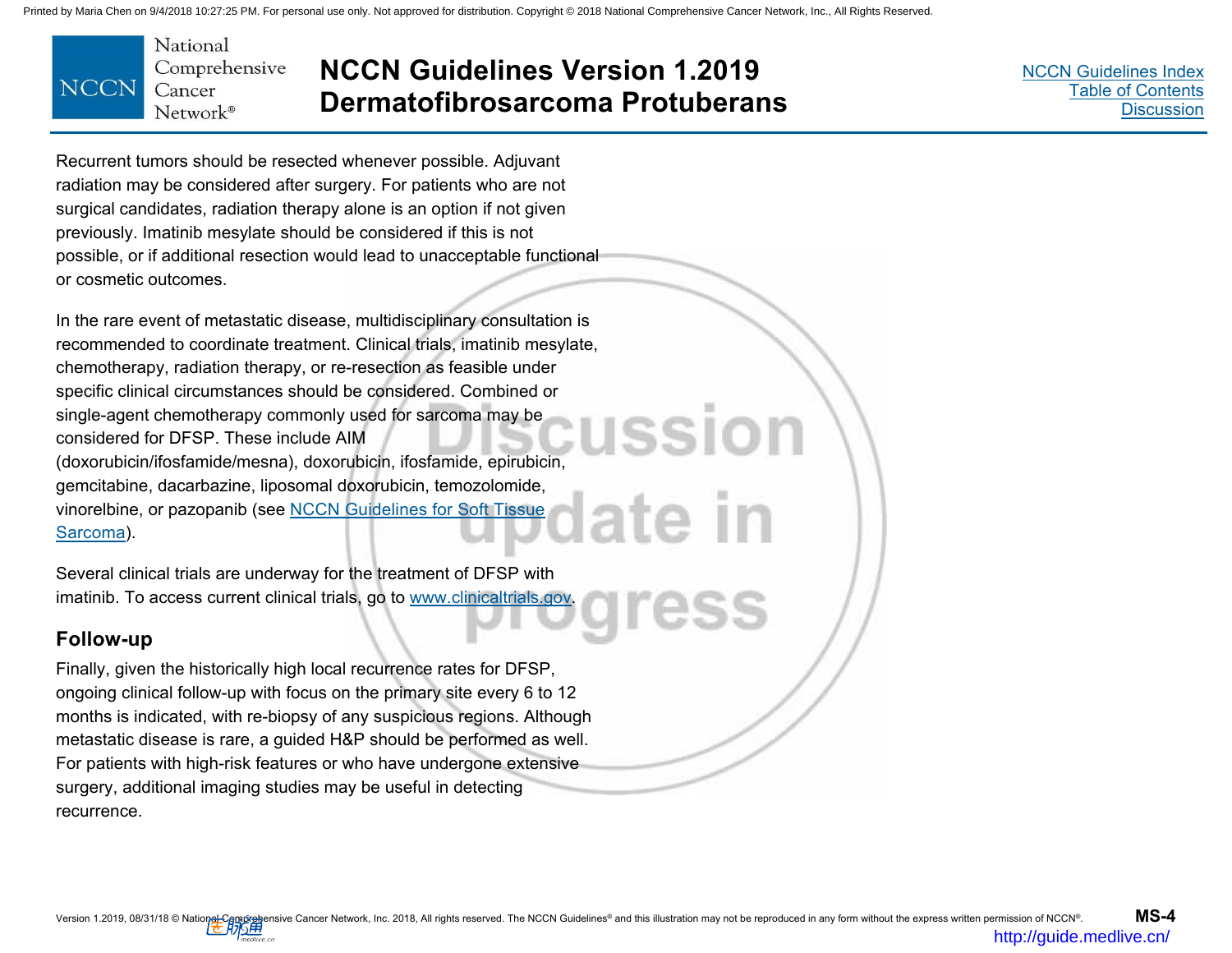

## **NCCN Guidelines Version 1.2019 Dermatofibrosarcoma Protuberans**

## **References**

1. Criscione VD, Weinstock MA. Descriptive epidemiology of dermatofibrosarcoma protuberans in the United States, 1973 to 2002. J Am Acad Dermatol 2007;56:968-973. Available at: http://www.ncbi.nlm.nih.gov/pubmed/17141362.

2. Rouhani P, Fletcher CD, Devesa SS, Toro JR. Cutaneous soft tissue sarcoma incidence patterns in the U.S. : an analysis of 12,114 cases. Cancer 2008;113:616-627. Available at: http://www.ncbi.nlm.nih.gov/pubmed/18618615.

3. Haycox CL, Odland PB, Olbricht SM, Casey B. Dermatofibrosarcoma protuberans (DFSP): growth characteristics based on tumor modeling and a review of cases treated with Mohs micrographic surgery. Ann Plast Surg 1997;38:246-251. Available at: http://www.ncbi.nlm.nih.gov/pubmed/9088462.

4. Ratner D, Thomas CO, Johnson TM, et al. Mohs micrographic surgery for the treatment of dermatofibrosarcoma protuberans. Results of a multiinstitutional series with an analysis of the extent of microscopic spread. J Am Acad Dermatol 1997;37:600-613. Available at: http://www.ncbi.nlm.nih.gov/pubmed/9344201.

5. Vidimos AT, Helm TN, Papay FA. Dermatofibrosarcoma protuberans. In: Cutaneous Oncology: Pathophysiology, Diagnosis, and Management. Malden, MA: Blackwell Scientific; 1998.

6. Mentzel T, Pedeutour F, Lazar A, Coindre JM, eds. Dermatofibrosarcoma Protuberans in WHO Classification of Tumors of Soft Tissue and Bone. In: Fletcher CD, Bridge JA, Hogendoorn PCW, Mertens F, eds (ed 4): IARC Press; 2013.

7. Connective Tissue Tumors. In: Calonje E, Brenn T, Lazar A, McKee PH, eds. McKee's Pathology of the Skin with Clinical Correlations (ed 4): Elsevier Saunders; 2012:1630-1635.

8. Abenoza P, Lillemoe T. CD34 and factor XIIIa in the differential diagnosis of dermatofibroma and dermatofibrosarcoma protuberans. Am J Dermatopathol 1993;15:429-434. Available at: http://www.ncbi.nlm.nih.gov/pubmed/7694515.

9. Aiba S, Tabata N, Ishii H, et al. Dermatofibrosarcoma protuberans is a unique fibrohistiocytic tumour expressing CD34. Br J Dermatol 1992;127:79-84. Available at: http://www.ncbi.nlm.nih.gov/pubmed/1382538.

10. Sellheyer K, Nelson P, Krahl D. Dermatofibrosarcoma protuberans: a tumour of nestin-positive cutaneous mesenchymal stem cells? Br J Dermatol 2009;161:1317-1322. Available at: http://www.ncbi.nlm.nih.gov/pubmed/19659472.

11. Lisovsky M, Hoang MP, Dresser KA, et al. Apolipoprotein D in CD34-positive and CD34-negative cutaneous neoplasms: a useful marker in differentiating superficial acral fibromyxoma from dermatofibrosarcoma protuberans. Mod Pathol 2008;21:31-38. Available at: http://www.ncbi.nlm.nih.gov/pubmed/17885669.

12. Yan X, Takahara M, Xie L, et al. Cathepsin K expression: a useful marker for the differential diagnosis of dermatofibroma and dermatofibrosarcoma protuberans. Histopathology 2010;57:486-488. Available at: http://www.ncbi.nlm.nih.gov/pubmed/20727023.

13. Mentzel T, Beham A, Katenkamp D, et al. Fibrosarcomatous ("highgrade") dermatofibrosarcoma protuberans: clinicopathologic and immunohistochemical study of a series of 41 cases with emphasis on prognostic significance. Am J Surg Pathol 1998;22:576-587. Available at: http://www.ncbi.nlm.nih.gov/pubmed/9591728.

14. Bowne WB, Antonescu CR, Leung DH, et al. Dermatofibrosarcoma protuberans: A clinicopathologic analysis of patients treated and followed at a single institution. Cancer 2000;88:2711-2720. Available at: http://www.ncbi.nlm.nih.gov/pubmed/10870053.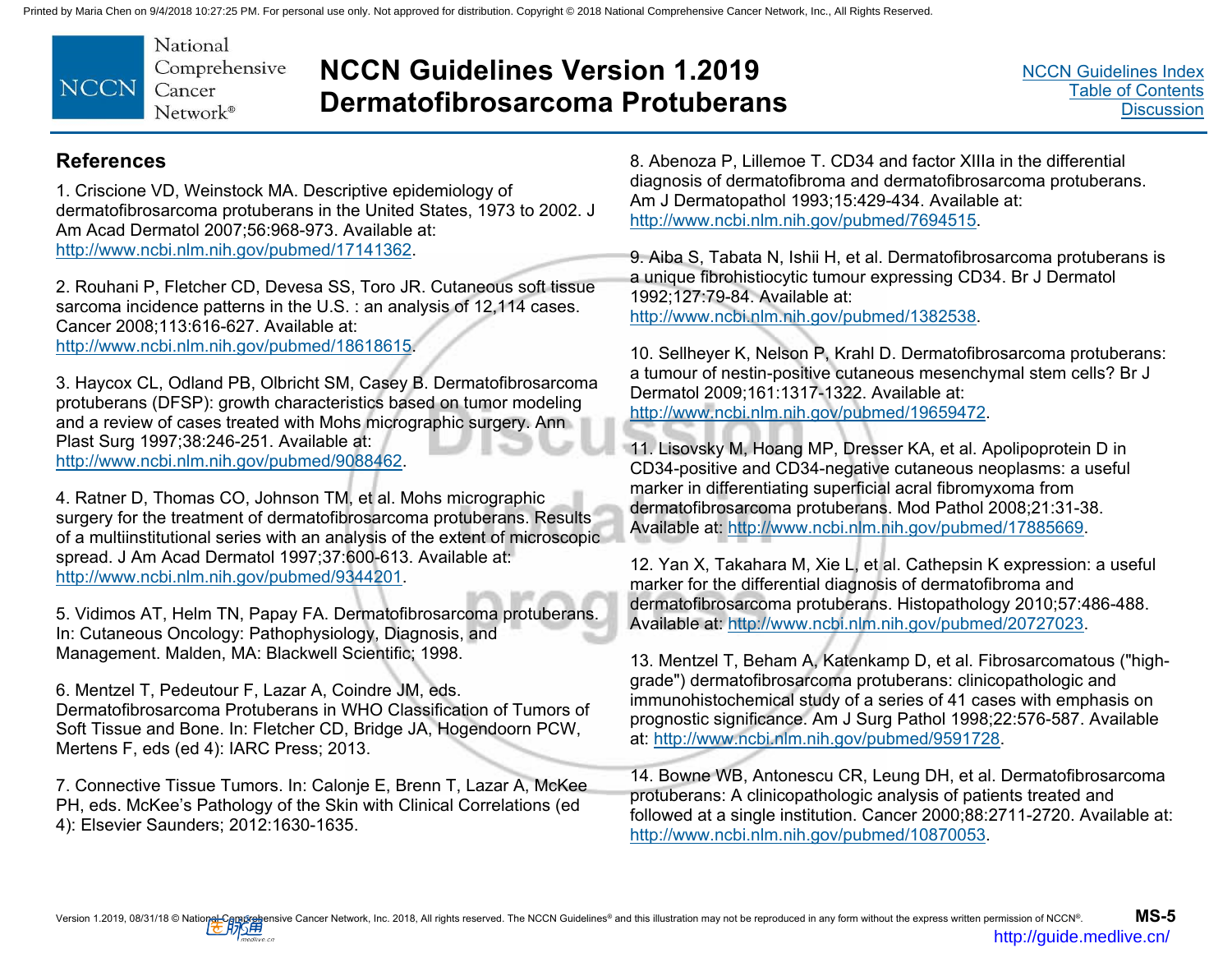

## **NCCN Guidelines Version 1.2019 Dermatofibrosarcoma Protuberans**

[NCCN Guidelines Index](http://www.nccn.org/professionals/physician_gls/f_guidelines.asp)[Table of Contents](#page-2-0) **[Discussion](#page-9-0)** 

15. Goldblum JR, Reith JD, Weiss SW. Sarcomas arising in dermatofibrosarcoma protuberans: a reappraisal of biologic behavior in eighteen cases treated by wide local excision with extended clinical follow up. Am J Surg Pathol 2000;24:1125-1130. Available at: http://www.ncbi.nlm.nih.gov/pubmed/10935653.

16. Buck DW, 2nd, Kim JY, Alam M, et al. Multidisciplinary approach to the management of dermatofibrosarcoma protuberans. J Am Acad Dermatol 2012;67:861-866. Available at: http://www.ncbi.nlm.nih.gov/pubmed/22387033.

17. Dawes KW, Hanke CW. Dermatofibrosarcoma protuberans treated with Mohs micrographic surgery: cure rates and surgical margins. Dermatol Surg 1996;22:530-534. Available at: http://www.ncbi.nlm.nih.gov/pubmed/8646467.

18. DuBay D, Cimmino V, Lowe L, et al. Low recurrence rate after surgery for dermatofibrosarcoma protuberans: a multidisciplinary approach from a single institution. Cancer 2004;100:1008-1016. Available at: http://www.ncbi.nlm.nih.gov/pubmed/14983497.

19. Gloster HM, Jr., Harris KR, Roenigk RK. A comparison between Mohs micrographic surgery and wide surgical excision for the treatment of dermatofibrosarcoma protuberans. J Am Acad Dermatol 1996;35:82- 87. Available at: http://www.ncbi.nlm.nih.gov/pubmed/8682970.

20. Haas AF, Sykes JM. Multispecialty approach to complex dermatofibrosarcoma protuberans of the forehead. Arch Otolaryngol Head Neck Surg 1998;124:324-327. Available at: http://www.ncbi.nlm.nih.gov/pubmed/9525519.

21. Huether MJ, Zitelli JA, Brodland DG. Mohs micrographic surgery for the treatment of spindle cell tumors of the skin. J Am Acad Dermatol 2001;44:656-659. Available at:

http://www.ncbi.nlm.nih.gov/pubmed/11260542.

22. Pennington BE, Leffell DJ. Mohs micrographic surgery: established uses and emerging trends. Oncology (Williston Park) 2005;19:1165- 1171; discussion 1171-1162, 1175. Available at: http://www.ncbi.nlm.nih.gov/pubmed/16255133.

23. Sondak VK, Cimmino VM, Lowe LM, et al. Dermatofibrosarcoma protuberans: what is the best surgical approach? Surg Oncol 1999;8:183-189. Available at: http://www.ncbi.nlm.nih.gov/pubmed/11128831.

24. Snow SN, Gordon EM, Larson PO, et al. Dermatofibrosarcoma protuberans: a report on 29 patients treated by Mohs micrographic surgery with long-term follow-up and review of the literature. Cancer 2004;101:28-38. Available at:

http://www.ncbi.nlm.nih.gov/pubmed/15221986.

25. Kimmel Z, Ratner D, Kim JY, et al. Peripheral excision margins for dermatofibrosarcoma protuberans: a meta-analysis of spatial data. Ann Surg Oncol 2007;14:2113-2120. Available at: http://www.ncbi.nlm.nih.gov/pubmed/17468914.

26. Stojadinovic A, Karpoff HM, Antonescu CR, et al. Dermatofibrosarcoma protuberans of the head and neck. Ann Surg Oncol 2000;7:696-704. Available at: http://www.ncbi.nlm.nih.gov/pubmed/11034249.

27. Farma JM, Ammori JB, Zager JS, et al. Dermatofibrosarcoma protuberans: how wide should we resect? Ann Surg Oncol 2010;17:2112-2118. Available at: http://www.ncbi.nlm.nih.gov/pubmed/20354798.

28. Bogucki B, Neuhaus I, Hurst EA. Dermatofibrosarcoma Protuberans: A Review of the Literature. Dermatol Surg 2012. Available at: http://www.ncbi.nlm.nih.gov/pubmed/22288484.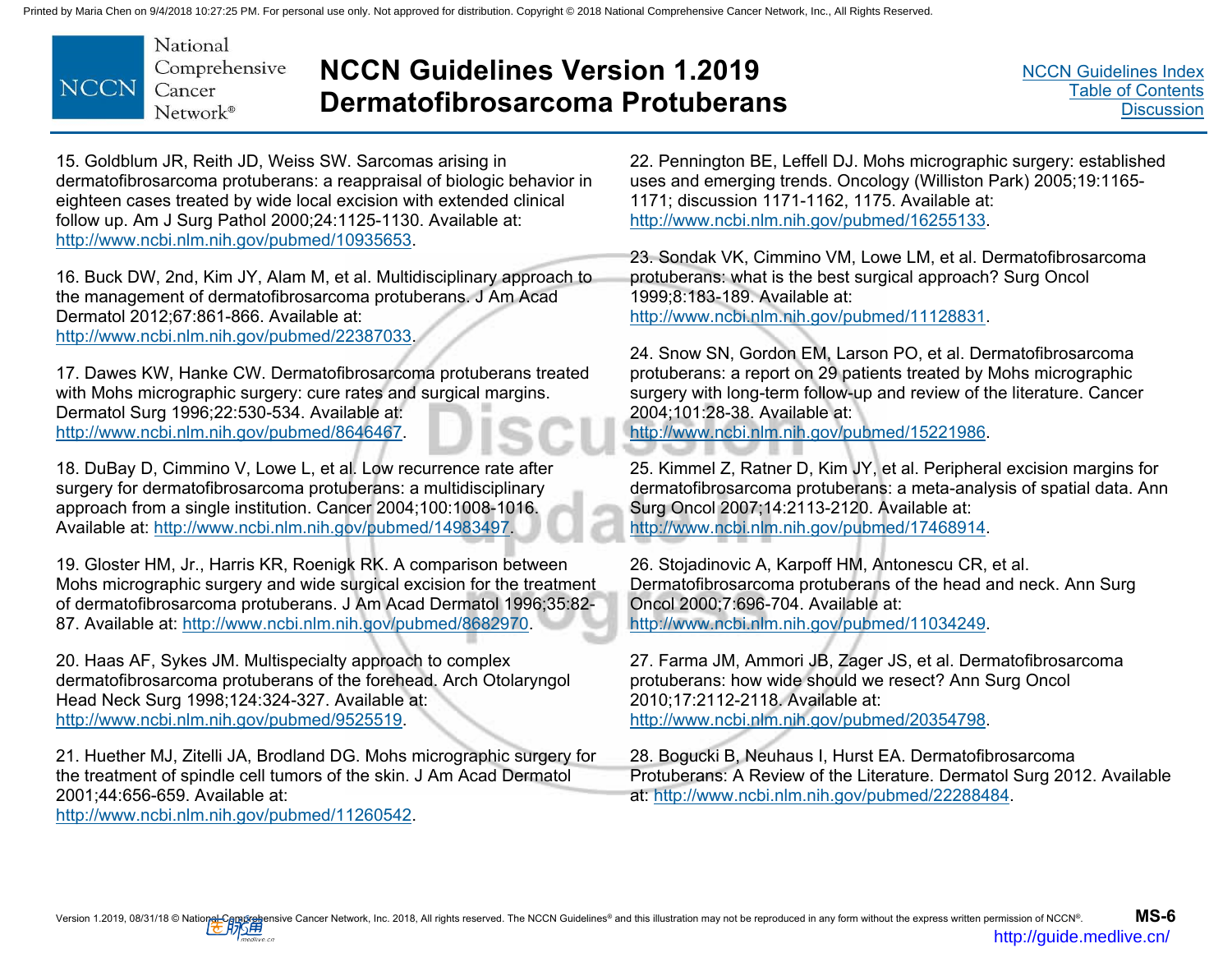

## **NCCN Guidelines Version 1.2019 Dermatofibrosarcoma Protuberans**

[NCCN Guidelines Index](http://www.nccn.org/professionals/physician_gls/f_guidelines.asp)[Table of Contents](#page-2-0) **[Discussion](#page-9-0)** 

29. Foroozan M, Sei JF, Amini M, et al. Efficacy of Mohs micrographic surgery for the treatment of dermatofibrosarcoma protuberans: systematic review. Arch Dermatol 2012;148:1055-1063. Available at: http://www.ncbi.nlm.nih.gov/pubmed/22986859.

30. Meguerditchian AN, Wang J, Lema B, et al. Wide Excision or Mohs Micrographic Surgery for the Treatment of Primary Dermatofibrosarcoma Protuberans. Am J Clin Oncol 2009. Available at: http://www.ncbi.nlm.nih.gov/pubmed/19858696.

31. McArthur G. Molecularly targeted treatment for dermatofibrosarcoma protuberans. Semin Oncol 2004;31:30-36. Available at: http://www.ncbi.nlm.nih.gov/pubmed/15176002.

32. Sjoblom T, Shimizu A, O'Brien KP, et al. Growth inhibition of dermatofibrosarcoma protuberans tumors by the platelet-derived growth factor receptor antagonist STI571 through induction of apoptosis. Cancer Res 2001;61:5778-5783. Available at: http://www.ncbi.nlm.nih.gov/pubmed/11479215.

33. Mendenhall WM, Zlotecki RA, Scarborough MT. Dermatofibrosarcoma protuberans. Cancer 2004;101:2503-2508. Available at: http://www.ncbi.nlm.nih.gov/pubmed/15503305.

34. Labropoulos SV, Fletcher JA, Oliveira AM, et al. Sustained complete remission of metastatic dermatofibrosarcoma protuberans with imatinib mesylate. Anticancer Drugs 2005;16:461-466. Available at: http://www.ncbi.nlm.nih.gov/pubmed/15746584.

35. McArthur GA, Demetri GD, van Oosterom A, et al. Molecular and Clinical Analysis of Locally Advanced Dermatofibrosarcoma Protuberans Treated With Imatinib: Imatinib Target Exploration Consortium Study B2225. J Clin Oncol 2005;23:866-873. Available at: http://www.jco.org/cgi/content/abstract/23/4/866.

36. Rubin BP, Schuetze SM, Eary JF, et al. Molecular Targeting of Platelet-Derived Growth Factor B by Imatinib Mesylate in a Patient With Metastatic Dermatofibrosarcoma Protuberans. J Clin Oncol 2002;20:3586-3591. Available at: http://www.jco.org/cgi/content/abstract/20/17/3586.

37. Ugurel S, Utikal J, Mohr P, et al. Imatinib in locally advanced dermatofibrosarcoma protuberans (DFSP): A phase II trial of the Dermatologic Cooperative Oncology Group (DeCOG) [abstract]. J Clin Oncol 2006;24(Suppl 18):Abstract 9561. Available at: http://meeting.jco.org/cgi/content/abstract/24/18\_suppl/9561.

38. Rutkowski P, Van Glabbeke M, Rankin CJ, et al. Imatinib mesylate in advanced dermatofibrosarcoma protuberans: pooled analysis of two phase II clinical trials. J Clin Oncol 2010;28:1772-1779. Available at: http://www.ncbi.nlm.nih.gov/pubmed/20194851.

39. McArthur GA. Molecular targeting of dermatofibrosarcoma protuberans: a new approach to a surgical disease. J Natl Compr Canc Netw 2007;5:557-562. Available at: http://www.ncbi.nlm.nih.gov/pubmed/17509258.

40. Suit H, Spiro I, Mankin HJ, et al. Radiation in management of patients with dermatofibrosarcoma protuberans. J Clin Oncol 1996;14:2365-2369. Available at: http://www.ncbi.nlm.nih.gov/pubmed/8708729.

41. Ballo MT, Zagars GK, Pisters P, Pollack A. The role of radiation therapy in the management of dermatofibrosarcoma protuberans. Int J Radiat Oncol Biol Phys 1998;40:823-827. Available at: http://www.ncbi.nlm.nih.gov/pubmed/9531366.

42. Dagan R, Morris CG, Zlotecki RA, et al. Radiotherapy in the treatment of dermatofibrosarcoma protuberans. Am J Clin Oncol 2005;28:537-539. Available at: http://www.ncbi.nlm.nih.gov/pubmed/16317260.